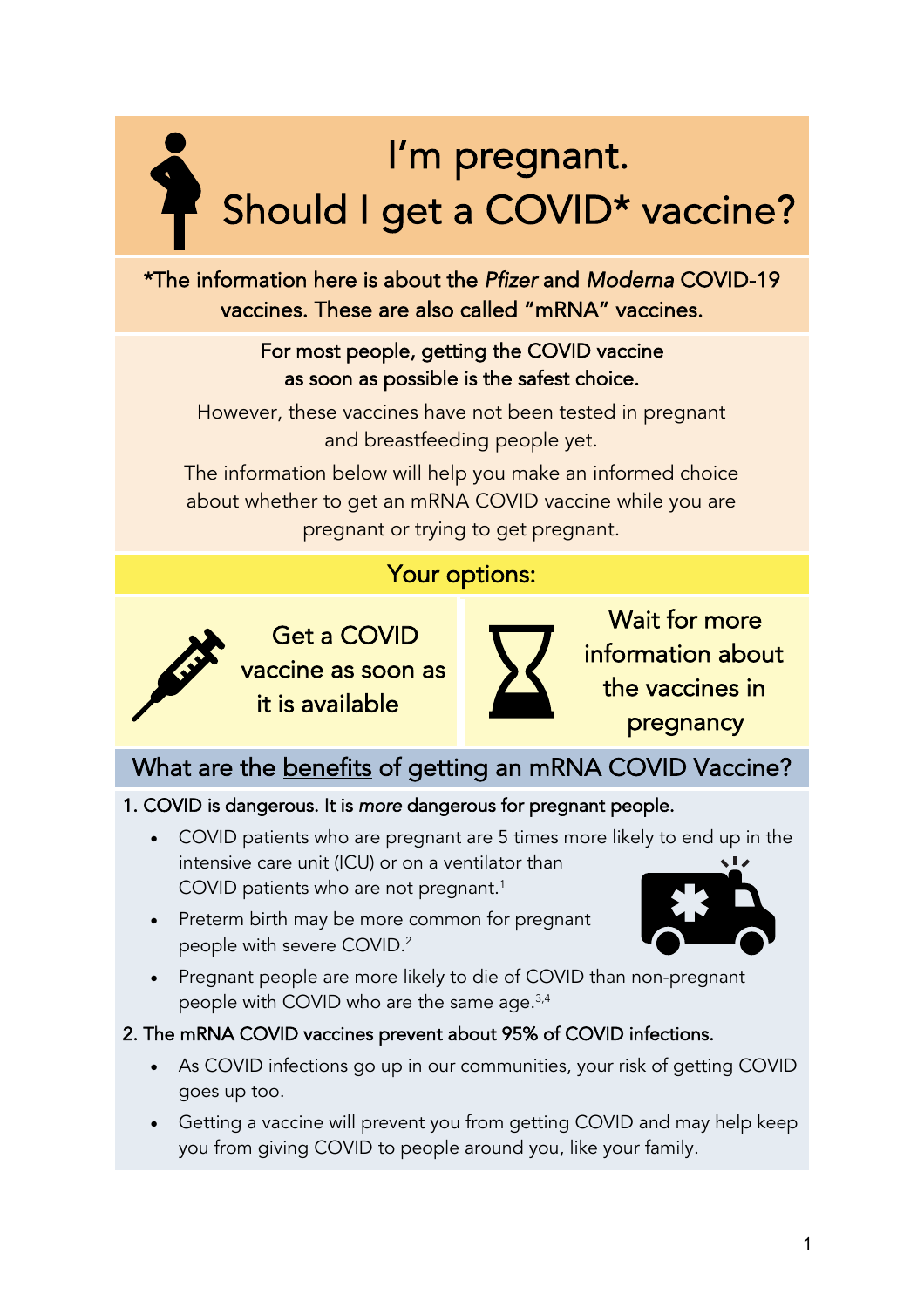- muscle pain (~38%)
	- $\cdot$  chills (~32%)
	- $\cdot$  joint pain (~24%)
	- fever  $(-14%)$
- Of 100 people who get the vaccine, 1 will get a high fever (over 102°F). A persistent high fever during the first trimester might increase the risk of fetal abnormalities or miscarriage. The CDC recommends using Tylenol (acetaminophen) during pregnancy if you have a high fever. Another option is to delay your COVID vaccine until after the first trimester.

## • We do not know if the vaccines work as well in pregnant

- people as they did in non-pregnant people.
- We do not know whether there are unique downsides in pregnancy, like different side effects or an increased risk of miscarriage or fetal abnormalities.

tetanus, diphtheria, and flu). More details about how these vaccines work can be found on page 5.

3. The mRNA COVID vaccines cannot give you COVID.

These vaccines have no live virus.<sup>5</sup>

to pregnant people or to the fetus.

### What are the risks of getting an mRNA COVID vaccine?

• These vaccines do NOT contain ingredients that are known to be harmful

• Many vaccines are routinely given in pregnancy and are safe (for example:

#### 1. These COVID vaccines have not yet been tested in pregnant people.

- These vaccines were tested in over 40,000 people, and there were no serious side effects related to the vaccine.
- 
- The Moderna vaccine was tested in female rats to look at its effects on pregnancy. No significant negative effects were found on female fertility or fetal development.
- Some women became pregnant during the vaccine studies. Eighteen of these women were in the vaccine group, and two months later none had miscarried. There were seventeen women in the placebo group who became pregnant, and two months later two of them had had miscarriages. (In general, 10-20% of pregnancies end in miscarriage).
- Because these studies are still ongoing, we don't know how the rest of the pregnancy went for these women.

#### 2. People getting the vaccine will probably have some side effects.

- Many people had symptoms caused by their immune system's normal response to the vaccine. The most common side effects were:<sup>6</sup>
	- injection site reactions like sore arm (~84%)
	- fatigue (~62%)
	- headache (~55%)

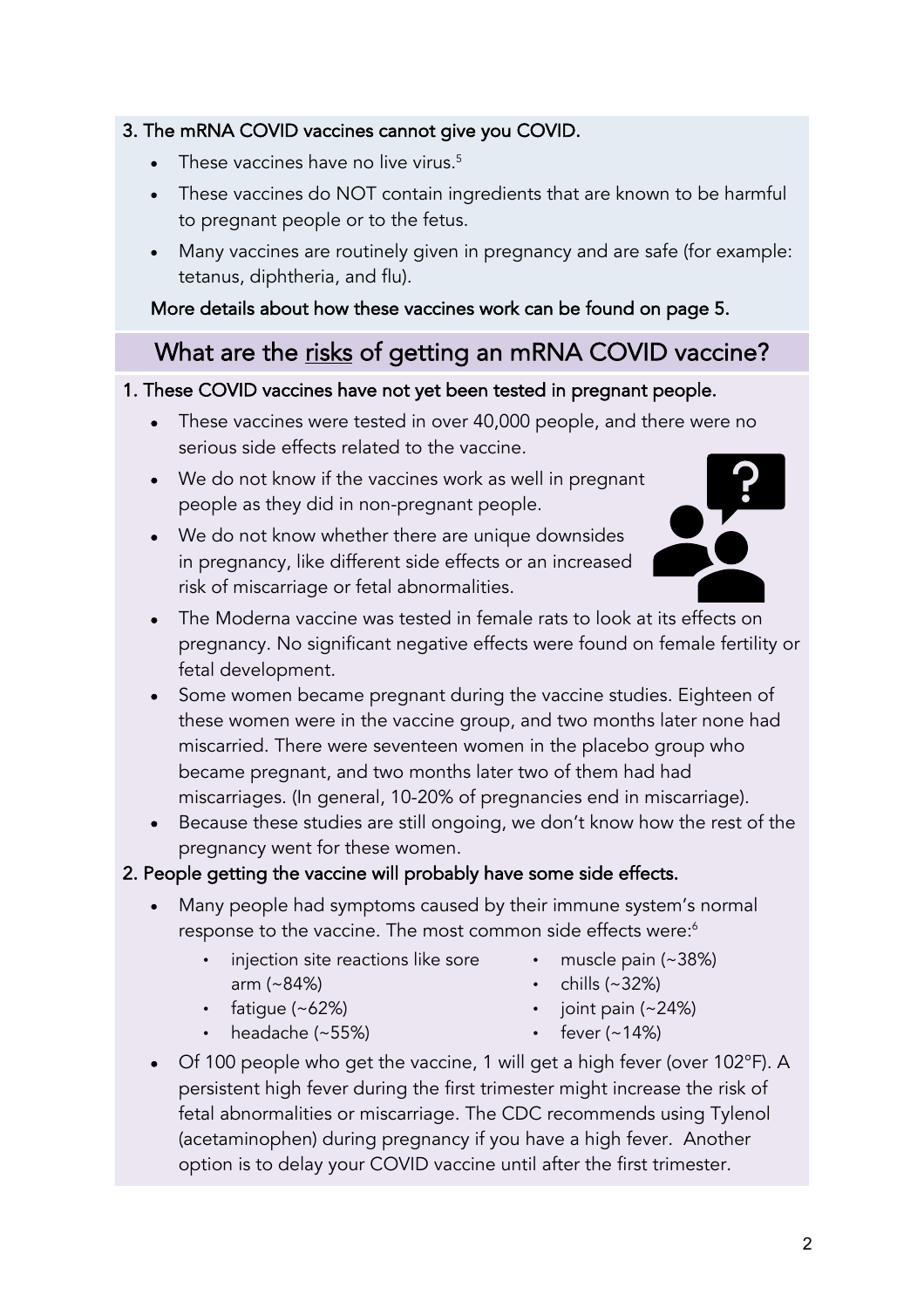## What do the experts recommend?

Because COVID is dangerous and easily spread, the CDC says that the mRNA vaccines for COVID-19 are recommended for adults. $^7$ 

However, because there are no studies of pregnant people yet, there are no clear recommendations for pregnant people. This is standard for a new drug and is not due to any particular concern with this vaccine.

The Society for Maternal-Fetal Medicine *strongly recommends* that pregnant individuals have access to COVID vaccines. They recommend that each person talk to their doctor or midwife about their own personal choice.<sup>8</sup>

The American College of Obstetricians and Gynecologists recommends that the COVID vaccine should *not* be withheld from pregnant individuals.9

## What else should I think about to help me decide?

Make sure you understand as much as you can about COVID and about the vaccine. Ask a trusted source, like your midwife or doctor. Page 5 has more information about the vaccine.

Think about your own personal risk.

Look at the columns below and think about *your* risk of getting COVID (left). Think about your safety - are you able to stay safe (right)?

The risks of getting sick from COVID are higher if…

> You have contact with people outside your home You are 35 years old or older

You are overweight

1

2

 You have other medical problems like diabetes, high blood pressure, or heart disease

You are a smoker

 You are a racial or ethnic minority, or your community has a high rate of COVID infections

You are a healthcare worker<sup>10</sup> If you are at a higher risk of getting

COVID, it probably makes sense to get the vaccine.

If you are not at higher risk for COVID and…

 You are always able to wear a mask You and the people you live with can socially distance from others for your whole pregnancy Your community does NOT have high or increasing COVID cases You think the vaccine itself will make you very nervous (you are more worried about the unknown risks than about getting COVID) You have had a severe allergic reaction to a vaccine

… it might make sense for you to wait for more information.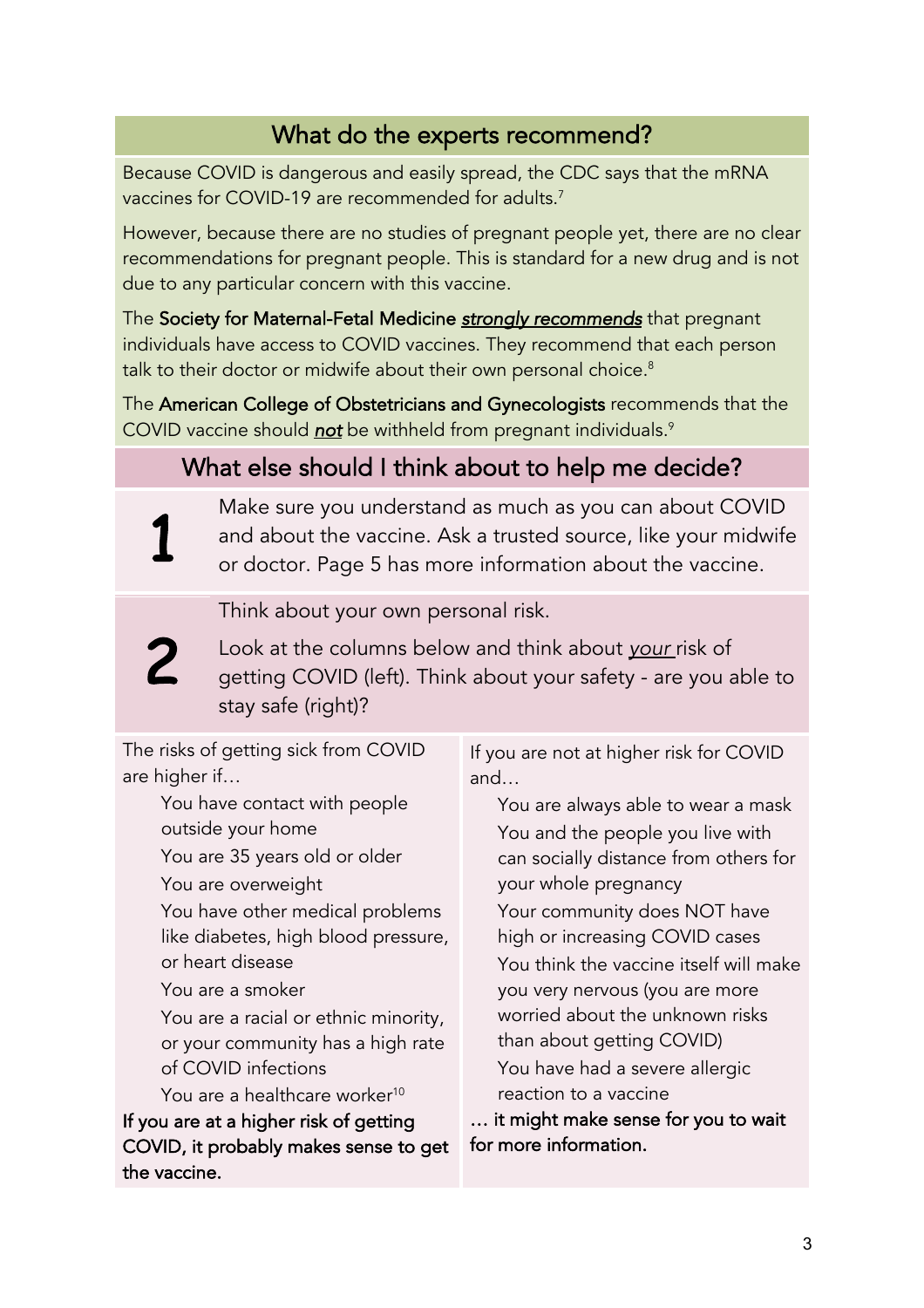## What about breastfeeding?

The Society for Maternal-Fetal Medicine and the Academy of Breastfeeding Medicine report that there is no reason to believe that the vaccine affects the safety of breastmilk.<sup>8,11</sup> The vaccine does not contain the virus, so there is no risk of infecting your baby. Because mRNA is fragile, it is very unlikely that any part of the vaccine gets into breastmilk.

When we have an infection or get a vaccine, our bodies make antibodies to fight the infection. Antibodies can pass into the breastmilk and then to the baby - and may help prevent infections.

## **Summary**

1. COVID seems to cause more harm in pregnant people than in people of the same age who are not pregnant.

2. The risks of getting an mRNA COVID vaccine during pregnancy are thought to be small but are not totally known.

3. You should consider your own personal risk of getting COVID. If your personal risk is high, or there are many cases of COVID in your community, it probably makes sense for you to get a vaccine while pregnant.

4. Whether to get a COVID vaccine during pregnancy is your choice.

## What do pregnant doctors think?

*We know COVID can be terrible in pregnancy, and we know the vaccine doesn't contain live virus. I'm approaching my third trimester and I work on the front lines of this disease, so for me the choice is clear, I intend to be first in line as soon as they will let me have one. (Pregnant Emergency Department Doctor)*

*I am a little nervous about getting something that hasn't been tested in pregnant patients. Early pregnancy is a nerve-wracking time, even without the unknown of a new vaccine. So, I went over the risks and benefits of getting or not getting it as a front-line worker - with myself, my partner, and my doctors. We ended up deciding I should get the vaccine. (Pregnant Emergency Department Doctor)*

*I'm 34 weeks and I'm going to try to get vaccinated after delivery, but during pregnancy I'm holding out. Pregnant people were excluded from the studies and, in the meantime, I don't see COVID patients at work so I feel like my exposure will be low during this second wave. (Pregnant physician)*

*I am still breastfeeding my baby, and I think the risk of exposing my infant and other children and partner to COVID is far greater than any theoretical risk this*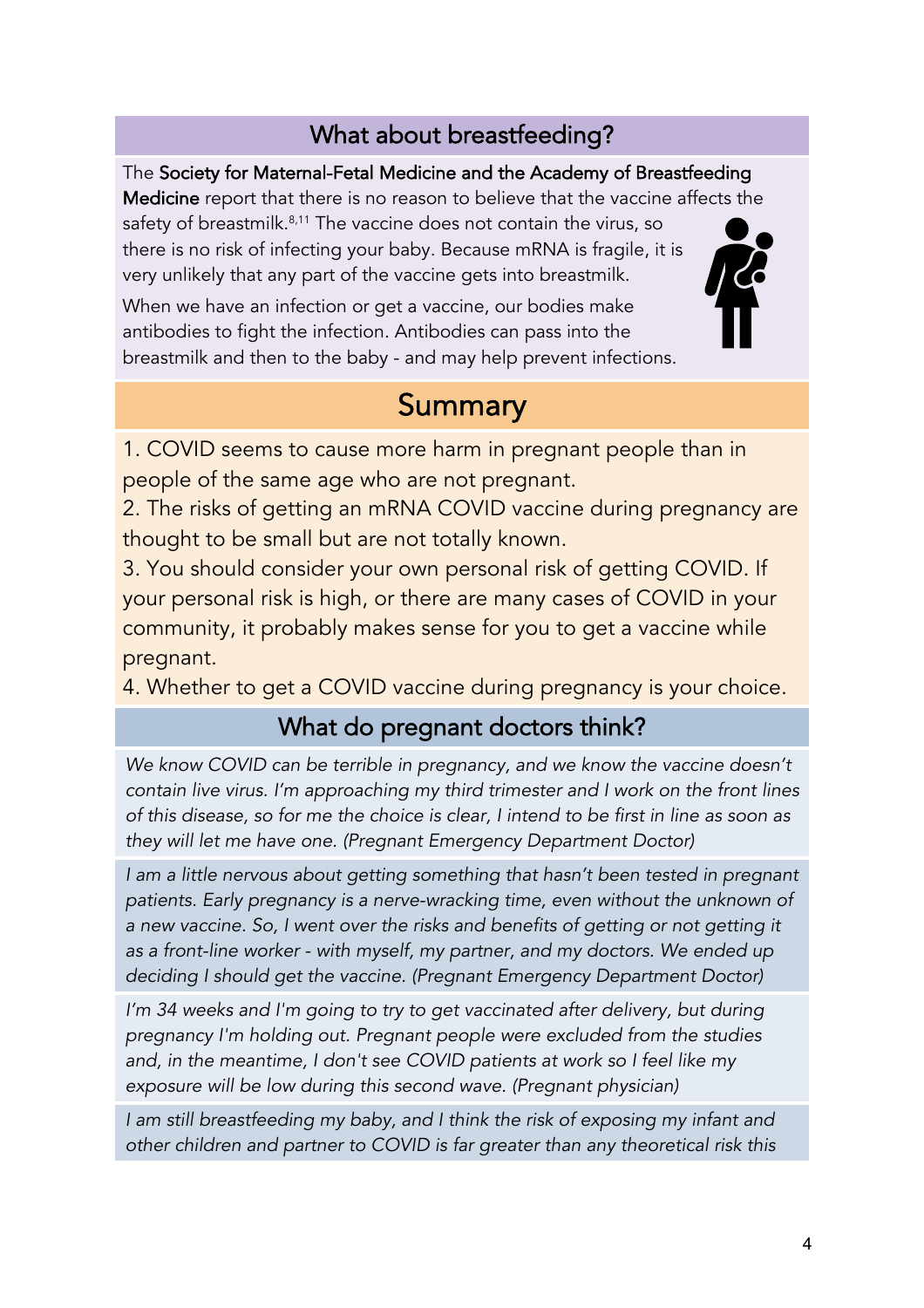*novel vaccine may have. I've decided to get vaccinated whenever it becomes available. (Breastfeeding OB/GYN Doctor)*

Do you have more questions? Call your doctor or midwife to talk about your own personal decision.

## Thoughts about this tool?

Was this decision aid helpful? Please take a moment to give us feedback about this decision aid at https://is.gd/COVIDVac or by scanning the QR code below. We need your help!



## Tell the CDC about your experience with the vaccine

If you decide to get the vaccine, you will get a "V-safe information sheet" with instructions about the V-safe website and app. Consider registering so we can better counsel people in the future.

### More information about mRNA COVID Vaccines

#### How do mRNA COVID vaccines work?

- The Pfizer and Moderna COVID vaccines are mRNA vaccines (messenger RNA).
- mRNA is not new our bodies are full of it. mRNA vaccines have been studied for the past two decades.
- mRNA vaccines mimic how viruses work. The mRNA is like a recipe card that goes into your body and makes one recipe for a brief time. The recipe is for a small part of the virus (the spike protein).
- When this spike protein is released from cells, the body recognizes it as foreign and the immune system responds. This immune response causes the side effect symptoms (like aches and fever) but leads to improved immunity.
- mRNA breaks down quickly, so it only lasts a brief time.
- This is also how the other viruses like a cold virus work viruses use our body and cells to make their proteins. Then our immune system attacks those proteins to keep us healthy.